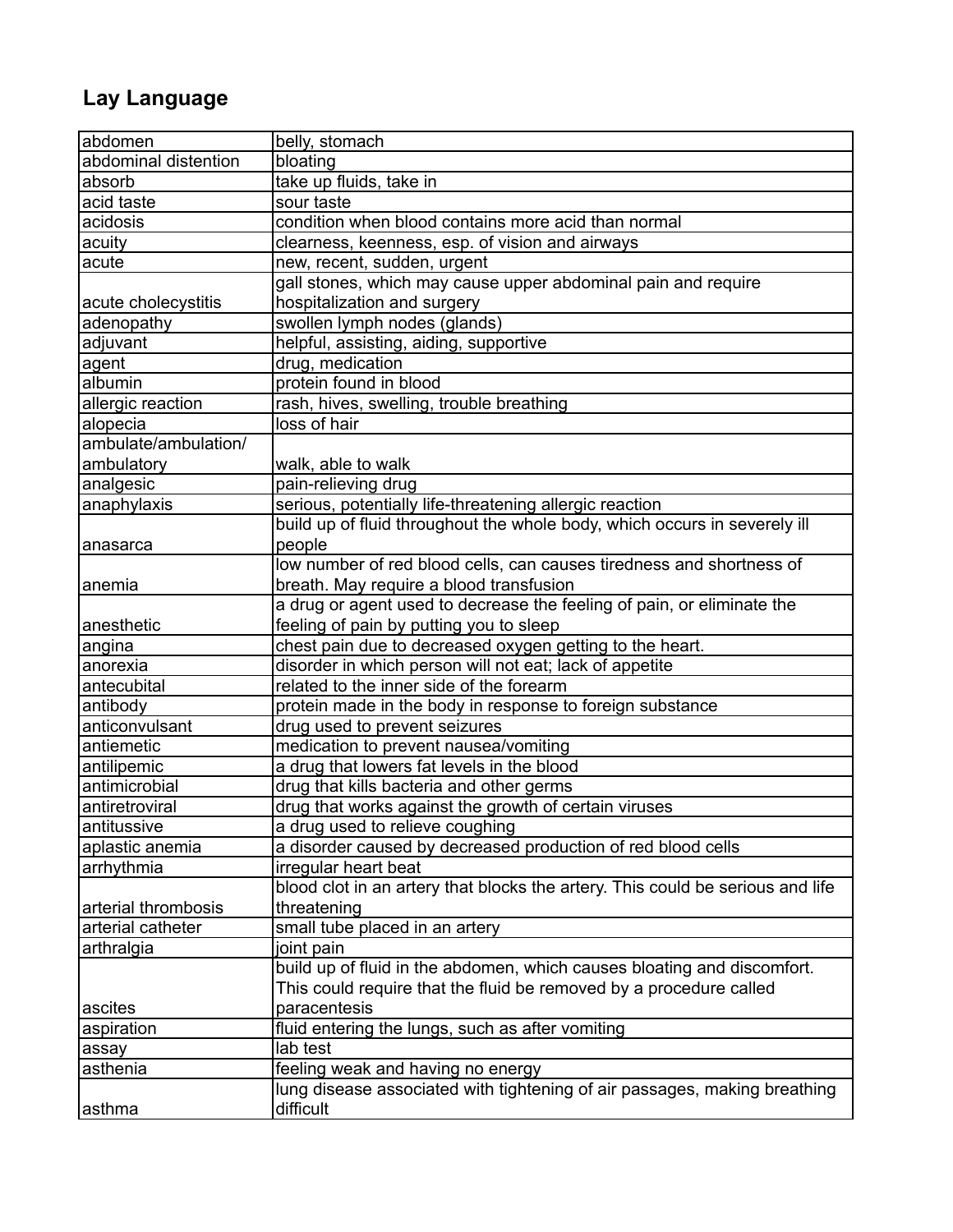|                        | this is when your immune system attacks normal cells in your body,<br>including the cells that line your digestive tract. This may result in bleeding<br>and inflammation of the esophagus, bowel (intestines), and lower gi tract<br>(colon), which can cause bleeding, diarrhea and perforations (holes). This<br>could be serious or life threatening. Hospitalization and treatment with                                                                                                                                              |
|------------------------|-------------------------------------------------------------------------------------------------------------------------------------------------------------------------------------------------------------------------------------------------------------------------------------------------------------------------------------------------------------------------------------------------------------------------------------------------------------------------------------------------------------------------------------------|
| autoimmune enteritis   | medications (steroids) may be necessary. This can become severe and<br>may require surgical removal of parts of the intestines or colon. These<br>surgical procedures might result in your having a stoma (hole) though<br>which digested food passes                                                                                                                                                                                                                                                                                     |
| axilla                 | armpit                                                                                                                                                                                                                                                                                                                                                                                                                                                                                                                                    |
|                        | 1. Information gathered at the beginning of a study from which variations<br>found in the study are measured. 2. A known value or quantity with which<br>an unknown is compared when measured or assessed. 3. The initial time<br>point in a clinical trial, just before a participant starts to receive the<br>experimental treatment which is being tested. At this reference point,<br>measurable values such as cd4 count are recorded. Safety and efficacy of<br>a drug are often determined by monitoring changes from the baseline |
| baseline               | values.                                                                                                                                                                                                                                                                                                                                                                                                                                                                                                                                   |
| benefit                | a valued or desired outcome; an advantage                                                                                                                                                                                                                                                                                                                                                                                                                                                                                                 |
| benign                 | not malignant, without serious consequences                                                                                                                                                                                                                                                                                                                                                                                                                                                                                               |
| bilirubinemia          | high levels of bilirubin in the blood                                                                                                                                                                                                                                                                                                                                                                                                                                                                                                     |
| bioavailability        | the extent to which a drug or other substance becomes available to the<br>body                                                                                                                                                                                                                                                                                                                                                                                                                                                            |
|                        | any therapeutic serum, toxin, anti-toxin, or analogous microbial product                                                                                                                                                                                                                                                                                                                                                                                                                                                                  |
| biologic               | applicable to the prevention, treatment, or cure of diseases or injuries                                                                                                                                                                                                                                                                                                                                                                                                                                                                  |
| biopsy                 | removal and examination of tissue                                                                                                                                                                                                                                                                                                                                                                                                                                                                                                         |
| blind                  | a randomized trial is "blind" if the participant is not told which arm of the trial<br>he is on                                                                                                                                                                                                                                                                                                                                                                                                                                           |
| bolus                  | a large amount given all at once                                                                                                                                                                                                                                                                                                                                                                                                                                                                                                          |
| bone mass              | the amount of calcium and other minerals in a given amount of bone                                                                                                                                                                                                                                                                                                                                                                                                                                                                        |
| bowel perforation      | perforation of the digestive system                                                                                                                                                                                                                                                                                                                                                                                                                                                                                                       |
| bradycardia            | slow heartbeat                                                                                                                                                                                                                                                                                                                                                                                                                                                                                                                            |
| brain stem edema       | accumulation of fluid around the brain stem, this can be life threatening                                                                                                                                                                                                                                                                                                                                                                                                                                                                 |
| bronchospasm           | breathing distress caused by narrowing of the airways                                                                                                                                                                                                                                                                                                                                                                                                                                                                                     |
| carcinogenic           | cancer-causing                                                                                                                                                                                                                                                                                                                                                                                                                                                                                                                            |
| cardiac                | related to the heart                                                                                                                                                                                                                                                                                                                                                                                                                                                                                                                      |
| cardiac arrest         | sudden, unexpected stopping of the heart.                                                                                                                                                                                                                                                                                                                                                                                                                                                                                                 |
| cardiac effusion       | collection of fluid around the heart                                                                                                                                                                                                                                                                                                                                                                                                                                                                                                      |
| cardiac toxicity       | damage to the heart                                                                                                                                                                                                                                                                                                                                                                                                                                                                                                                       |
| cardiomyopathy         | heart muscle becomes damaged and the heart doesn't pump properly                                                                                                                                                                                                                                                                                                                                                                                                                                                                          |
| cardiovascular         | heart and blood vessels                                                                                                                                                                                                                                                                                                                                                                                                                                                                                                                   |
| cardioversion          | return to normal heartbeat by electric shock                                                                                                                                                                                                                                                                                                                                                                                                                                                                                              |
|                        | a research strategy that focuses on one case (an individual, a group, an                                                                                                                                                                                                                                                                                                                                                                                                                                                                  |
| case study             | organization, etc.) within its social context during one time period                                                                                                                                                                                                                                                                                                                                                                                                                                                                      |
| catheter               | a tube for withdrawing or giving fluids                                                                                                                                                                                                                                                                                                                                                                                                                                                                                                   |
| central nervous system |                                                                                                                                                                                                                                                                                                                                                                                                                                                                                                                                           |
| (CNS)                  | brain and spinal cord                                                                                                                                                                                                                                                                                                                                                                                                                                                                                                                     |
| cerebral trauma        | damage to the brain                                                                                                                                                                                                                                                                                                                                                                                                                                                                                                                       |
| cessation              | stopping                                                                                                                                                                                                                                                                                                                                                                                                                                                                                                                                  |
| chemotherapy           | treatment of disease, usually cancer, by chemical agents                                                                                                                                                                                                                                                                                                                                                                                                                                                                                  |
| chronic                | continuing for a long time, ongoing                                                                                                                                                                                                                                                                                                                                                                                                                                                                                                       |
| clinical               | pertaining to medical care                                                                                                                                                                                                                                                                                                                                                                                                                                                                                                                |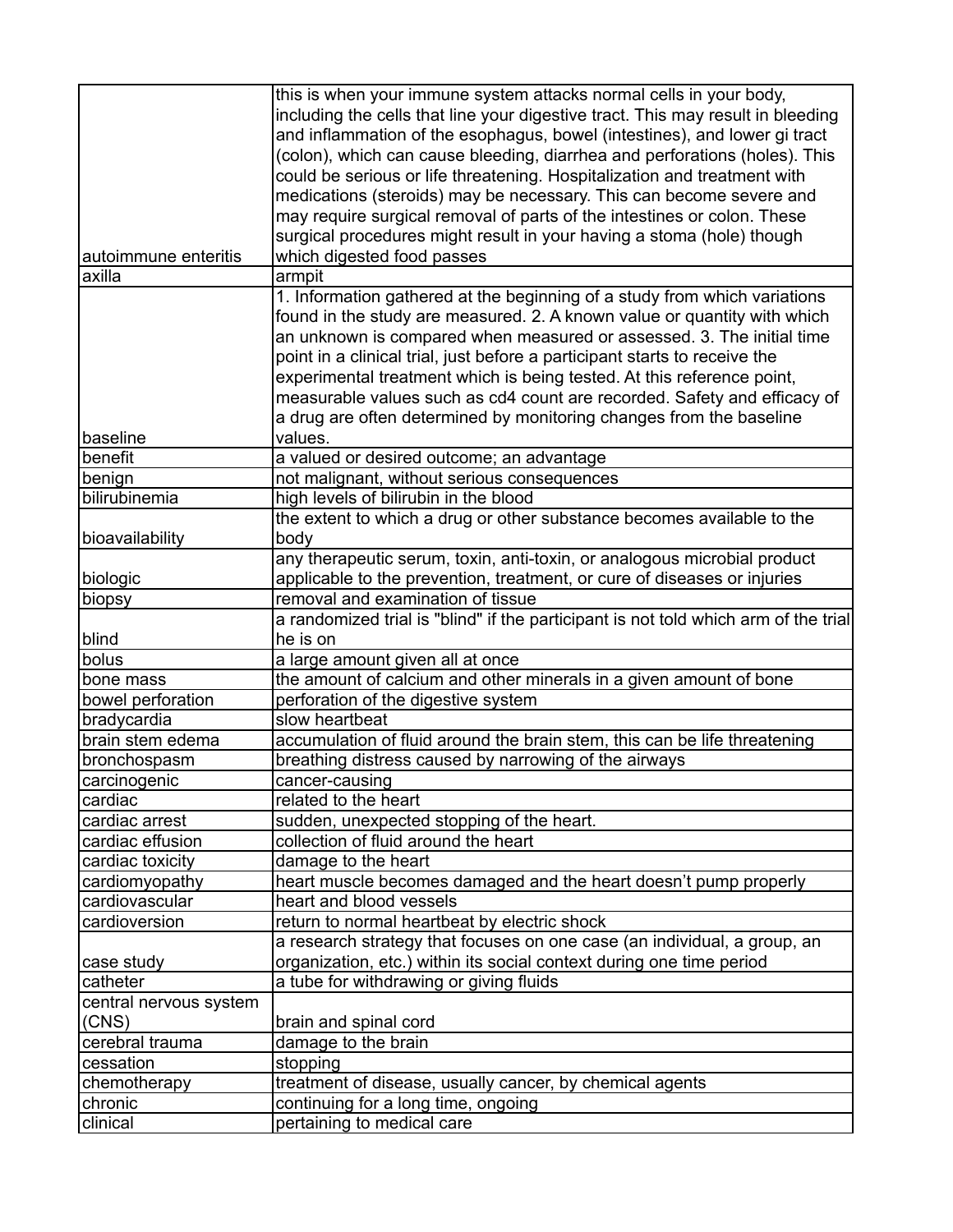|                                    | a probability sample that is determined by randomly selecting clusters of       |
|------------------------------------|---------------------------------------------------------------------------------|
|                                    | people from a population and subsequently selecting every person in each        |
| cluster sample                     | cluster for inclusion in the sample                                             |
|                                    | having either a psychiatric disorder (e.g., psychosis, neurosis, personality    |
|                                    | or behavior disorders, or dementia) or a developmental disorder (e.g.,          |
|                                    | mental retardation) that affects cognitive or emotional functions to the        |
| cognitively impaired               | extent that capacity for judgment and reasoning is significantly diminished     |
|                                    | a group of subjects initially identified as having one or more characteristics  |
| cohort                             | in common who are followed over time                                            |
| coma                               | unconscious state                                                               |
|                                    | a method of providing experimental therapeutics prior to final FDA approval     |
| compassionate use                  | for use in humans                                                               |
|                                    | payment or medical care provided to subjects injured in research; does not      |
| compensation                       | refer to payment (remuneration) for participation in research                   |
|                                    | a legal term to indicate a person's capacity to act on one's own behalf; a      |
|                                    | person's ability to understand information presented, to realize the            |
|                                    | consequences of acting (or not acting) on that information, and to make a       |
| competence                         | choice.                                                                         |
| complete response                  | total disappearance of disease                                                  |
|                                    |                                                                                 |
|                                    | any factor that might serve as an alternative explanation for a study's result; |
|                                    | confounding factors include non-randomized samples, selection bias, and         |
| confounding factor                 | any arbitrary differences between people that are being compared.               |
| congenital                         | present before birth                                                            |
| conjunctivitis                     | redness and irritation of the thin membrane that covers the eye                 |
|                                    | treatment phase intended to make a remission permanent (follows                 |
| consolidation phase                | induction phase)                                                                |
| constipation                       | difficulty passing stools                                                       |
| contract                           | an agreement                                                                    |
|                                    |                                                                                 |
|                                    | disadvantageous, perhaps dangerous; a treatment that should not be used         |
|                                    | in certain individuals or conditions due to risks. For instance, a drug may be  |
| contraindicated                    | contraindicated for pregnant women and people with high blood pressure          |
|                                    | in many clinical trials, one group of patients will be given an experimental    |
|                                    | drug or treatment, while the control group is given either a standard           |
| control group                      | treatment for the illness or a placebo                                          |
|                                    | research study in which the experimental treatment or procedure is              |
| controlled trial                   | compared to a standard (control) treatment or procedure                         |
|                                    | a non-probability sample that is determined by selecting participants that      |
|                                    | are readily accessible (convenient) to the researcher, (examples in studies     |
|                                    | of Stanford students might include going to an organizational meeting or        |
|                                    | hanging out outside of rastall and asking students exiting the lunchroom to     |
| convenience sample                 | take a survey)                                                                  |
| cooperative group                  | association of multiple institutions to perform clinical trials                 |
| coronary                           | related to the blood vessels that supply the heart, or to the heart itself      |
|                                    | a relationship where two variables are associated (this can be measured in      |
|                                    | terms of strength and direction using statistical tests) but not causally       |
| correlational relationship related |                                                                                 |
|                                    | a type of clinical trial in which each subject experiences, at different times, |
| cross-over design                  | both the experimental and control therapy                                       |
| culture                            | test for infection, or for organisms that could cause infection                 |
| cumulative                         | added together from the beginning                                               |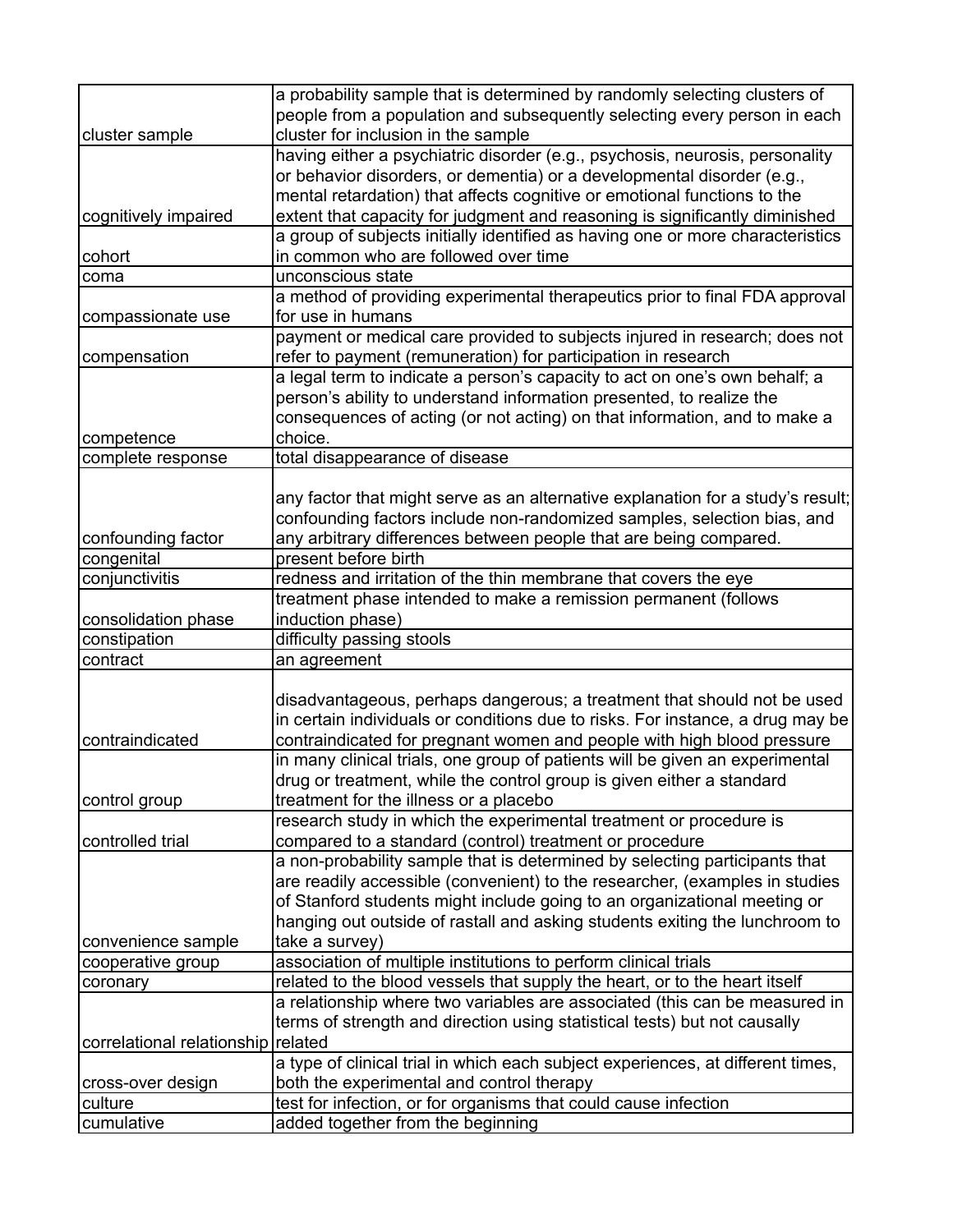| cutaneous                          | relating to the skin                                                                                                                                                                                                                      |
|------------------------------------|-------------------------------------------------------------------------------------------------------------------------------------------------------------------------------------------------------------------------------------------|
| debilitation                       | weakened condition                                                                                                                                                                                                                        |
|                                    | giving participants previously undisclosed information about the research<br>project following completion of their participation in research. In studies<br>involving deception, if the participants are not informed of the deception in |
| debrief                            | the informed consent, the IRB-SBS requires a signed debrief form for each<br>participant following completion of his/her participation in the study                                                                                       |
|                                    | the intentional withholding of information from participants, or deception                                                                                                                                                                |
|                                    | about the study's purpose and exact nature, that is deemed necessary by                                                                                                                                                                   |
| deception                          | the researcher in order to meet the study's goals                                                                                                                                                                                         |
| dehydrate                          | lose water or body fluids                                                                                                                                                                                                                 |
| dermatitis                         | skin irritation, rash                                                                                                                                                                                                                     |
| dermatologic                       | pertaining to the skin                                                                                                                                                                                                                    |
| deteriorate                        | condition to grow worse                                                                                                                                                                                                                   |
|                                    | refers to trials that are are conducted to find better tests or procedures for                                                                                                                                                            |
| diagnostic trials                  | diagnosing a particular disease or condition                                                                                                                                                                                              |
|                                    | frequent, loose watery stools, which can cause dehydration and may                                                                                                                                                                        |
| diarrhea                           | require hospitalization and treatment with intravenous fluids                                                                                                                                                                             |
| diastolic                          | lower number in a blood pressure reading                                                                                                                                                                                                  |
| distal                             | toward the end, away from the center of the body                                                                                                                                                                                          |
| distal parathesias                 | numbness and tingling in the hands and feet.                                                                                                                                                                                              |
| diuretic                           | water pill or drug that causes increase in urination                                                                                                                                                                                      |
| doppler                            | device using sound waves to diagnose or test                                                                                                                                                                                              |
|                                    | a clinical trial in which two or more doses of an agent (such as a drug) are                                                                                                                                                              |
|                                    | tested against each other to determine which dose works best and is least                                                                                                                                                                 |
| dose-ranging study                 | harmful                                                                                                                                                                                                                                   |
|                                    | an experiment in which neither the participants nor the research staff who<br>interact with them knows the memberships of the experimental or control<br>groups. Also known as double-masked design (see single-blind design and          |
| double-blind design                | open design)                                                                                                                                                                                                                              |
| duration                           | length of time involved                                                                                                                                                                                                                   |
| dysplasia                          | abnormal cells                                                                                                                                                                                                                            |
| echocardiogram                     | using soundwaves for examination of the heart                                                                                                                                                                                             |
| edema                              | build up of fluid in the body causing swelling.                                                                                                                                                                                           |
| efficacy                           | effectiveness                                                                                                                                                                                                                             |
| electrocardiogram                  | electrical tracing of the heartbeat (ECG or EKG)                                                                                                                                                                                          |
|                                    | changes in electrolytes (body salts), which usually do not cause any                                                                                                                                                                      |
|                                    | symptoms but that can sometimes cause fatigue, muscle weakness,                                                                                                                                                                           |
| electrolyte changes                | cramping, rigidity, irregular heart beat, or seizures                                                                                                                                                                                     |
|                                    | may indicate inflammation of the pancreas, which could result in abdominal                                                                                                                                                                |
|                                    | pain and discomfort and could require hospitalization and intravenous                                                                                                                                                                     |
| elevated lipase, amylase treatment |                                                                                                                                                                                                                                           |
| elevated uric acid levels          | may worsen kidney function; cause joint pain (gout) and kidney stones                                                                                                                                                                     |
|                                    | summary criteria for participant selection; includes inclusion and exclusion                                                                                                                                                              |
| eligibility criteria               | criteria                                                                                                                                                                                                                                  |
|                                    | a legal status given to those individuals who have not yet attained the age                                                                                                                                                               |
|                                    | of legal competency as defined by state law, but who are entitled to adult                                                                                                                                                                |
|                                    | treatment because of assuming adult responsibilities such as being self-                                                                                                                                                                  |
| emancipated minor                  | supporting and not living at home, marriage, or procreation                                                                                                                                                                               |
| emesis                             | vomiting, throwing up                                                                                                                                                                                                                     |
| empirical                          | based on experimental data, not on a theory.                                                                                                                                                                                              |
| encephalopathy                     | disease of the brain that severely alters thinking.                                                                                                                                                                                       |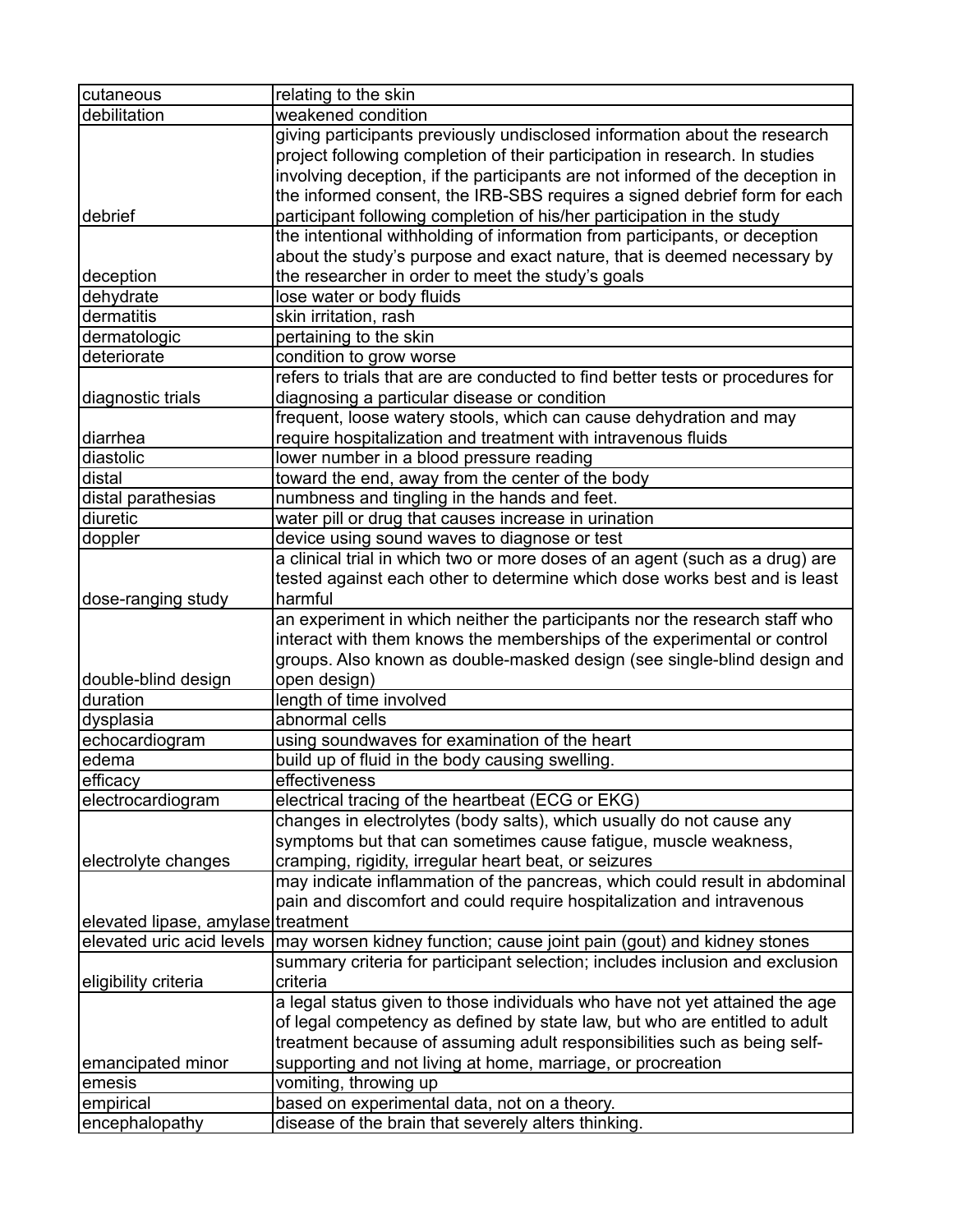|                       | endoscopic examination examination of an internal part of the body with a lighted tube |
|-----------------------|----------------------------------------------------------------------------------------|
| endpoint              | overall outcome that the protocol is designed to evaluate                              |
| enteral               | by way of the intestines                                                               |
| enzyme                | a chemical in the blood that causes chemical changes                                   |
|                       | The branch of medical science that deals with the study of incidence and               |
| epidemiology          | distribution and control of a disease in a population.                                 |
| epidural              | outside the spinal cord                                                                |
| epistaxis             | bloody nose                                                                            |
|                       | fair or just; used in the context of selection of participants to indicate that        |
| equitable             | the benefits and burdens of research are fairly distributed                            |
| erythema              | redness of the skin                                                                    |
| ethnographic research | ethnography is the study of people and their cultures                                  |
| evaluated, assessed   | examined for a medical condition                                                       |
| excrete               | discharge, pass                                                                        |
|                       | refers to any of the FDA procedures, such as compassionate use, parallel               |
|                       | track, and treatment IND that distribute experimental drugs to participants            |
|                       | who are failing on currently available treatments for their condition and also         |
| expanded access       | are unable to participate in ongoing clinical trials                                   |
|                       | a drug that is not FDA licensed for use in humans, or as a treatment for a             |
| experimental drug     | particular condition                                                                   |
|                       | the group in an experimental design study that receives treatment in the               |
| experimental group    | form, or in various forms, of the independent variable                                 |
| external              | outside the body                                                                       |
| extravasate           | to leak outside of a planned area, such as out of a blood vessel                       |
| fatigue               | feeling tired                                                                          |
| fetus                 | unborn baby                                                                            |
| fever                 | abnormally high body temperature                                                       |
| fibrillation          | irregular beat of the heart or other muscle                                            |
| fibrosis              | scars                                                                                  |
| fibrous               | having many fibers, such as scar tissue                                                |
|                       | behavioral, social, or anthropological research involving the study of people          |
|                       | or groups in their own environment and without manipulation for research               |
| field research        | purposes                                                                               |
| fluoroscope           | x-ray machine                                                                          |
| fungus                | form of infection                                                                      |
| gait                  | walk                                                                                   |
| gastrointestinal      | stomach and intestines                                                                 |
|                       | pain prevention by giving drugs to cause loss of consciousness, as during              |
| general anesthesia    | surgery                                                                                |
|                       | the ability to apply the results of a specific study to groups or situations           |
| generalizability      | beyond those actually studied                                                          |
|                       | tests to identify persons who have an inherited predisposition to a certain            |
|                       | phenotype or who are at risk of producing offspring with inherited diseases            |
| genetic screening     | or disorders                                                                           |
| genotype              | the genetic constitution of an individual                                              |
| gestational           | pertaining to pregnancy                                                                |
|                       | an individual who is authorized under applicable state or local law to give            |
| guardian              | permission on behalf of a child to general medical care                                |
| headache              | pain in the head                                                                       |
| heart palpitations    | heart beats that are fast and hard                                                     |
| hematocrit            | amount of red blood cells in the blood                                                 |
|                       |                                                                                        |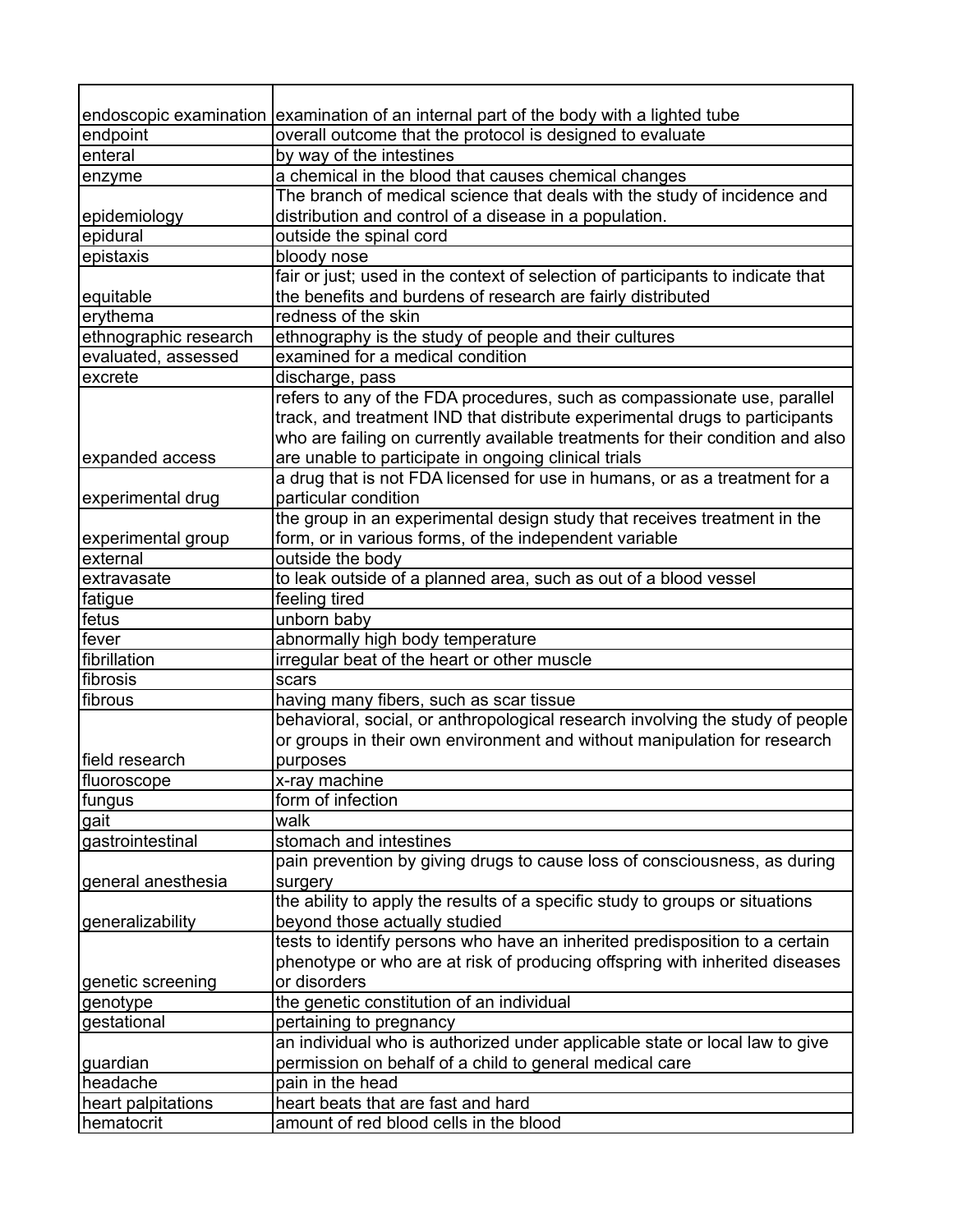| hematoma              | blood clot                                                                    |
|-----------------------|-------------------------------------------------------------------------------|
| hematuria             | blood in urine                                                                |
| hemodynamic           |                                                                               |
| measuring             | measuring of blood flow                                                       |
| hemolysis             | breakdown in red blood cells                                                  |
| hemolytic uremic      | red blood cells begin to dissolve, which leave wastes in the blood and the    |
| syndrome              | kidneys are unable to get rid of excess fluid and wastes                      |
| hemoptysis            | vomiting blood                                                                |
| hemorrhage            | loss of blood (heavy bleeding)                                                |
| hemorrhagic cystitis  | inflammation of the bladder with severe bleeding                              |
| heparin lock          | needle placed in the arm with blood thinner to keep the blood from clotting   |
| hepatoma              | cancer or tumor of the liver                                                  |
|                       | disease that can be transmitted to one's offspring, resulting in damage to    |
| heritable disease     | future children                                                               |
|                       | may cause fatigue, weight loss, rapid heartbeat, sweating, trouble with       |
| high thyroid function | heat, nervousness                                                             |
| histopathologic       | pertaining to the disease status of body tissues or cells                     |
| holter monitor        | a portable machine for recording heart beats                                  |
| hormone               | a chemical in the body                                                        |
|                       | Individuals whose physiologic or behavioral characteristics and responses     |
|                       | are the object of study in a research project. Under the federal regulations, |
|                       | human subjects are defined as: living individual(s) about whom an             |
|                       | investigator conducting research obtains: (1) data through intervention or    |
| human subjects        | interaction with the individual; or (2) identifiable private information.     |
| hypercalcemia         | high levels of calcium in the blood                                           |
|                       | high levels of potassium in the blood, which can cause the heart to stop      |
| hyperkalemia          | beating                                                                       |
| hyperkeratosis        | thickening of the skin, nails.                                                |
| hypernatremia         | high blood sodium level                                                       |
| hyperpigmentation     | darkening of the skin                                                         |
| hyperpyrexia          | high body temperature, a fever.                                               |
| hypertension          | high blood pressure                                                           |
|                       | excess amount of uric acid in the blood, gout, which can cause pain in the    |
| hyperuricemia         | joints                                                                        |
|                       | decreased levels of potassium in the blood, which can cause irregular heart   |
| hypokalemia           | beat                                                                          |
|                       | low magnesium, which may result in muscle cramps, weakness, tremors or        |
| hypomagnesemia        | irregular heartbeat                                                           |
|                       | decreased levels of sodium in the blood, which can cause confusion,           |
| hyponatremia          | seizures, fatigue and low levels of consciousness                             |
|                       | low phosphate, which may result in muscle weakness, bone pain, confusion      |
| hypophosphatemia      | and muscle breakdown                                                          |
| hypopigmentation /    |                                                                               |
| vitiligo              | patches of the skin turn lighter than the surrounding skin                    |
| hypotensive           | low blood pressure                                                            |
|                       | a supposition or assumption advanced as a basis for reasoning or              |
| hypothesis            | argument, or as a guide to experimental investigation                         |
|                       | a testable statement of how two or more variables are expected to be          |
| hypothesis            | related to one another                                                        |
| hypoxemia             | a decrease of oxygen in the blood                                             |
| hypoxia               | a decrease of oxygen reaching body tissues                                    |
|                       |                                                                               |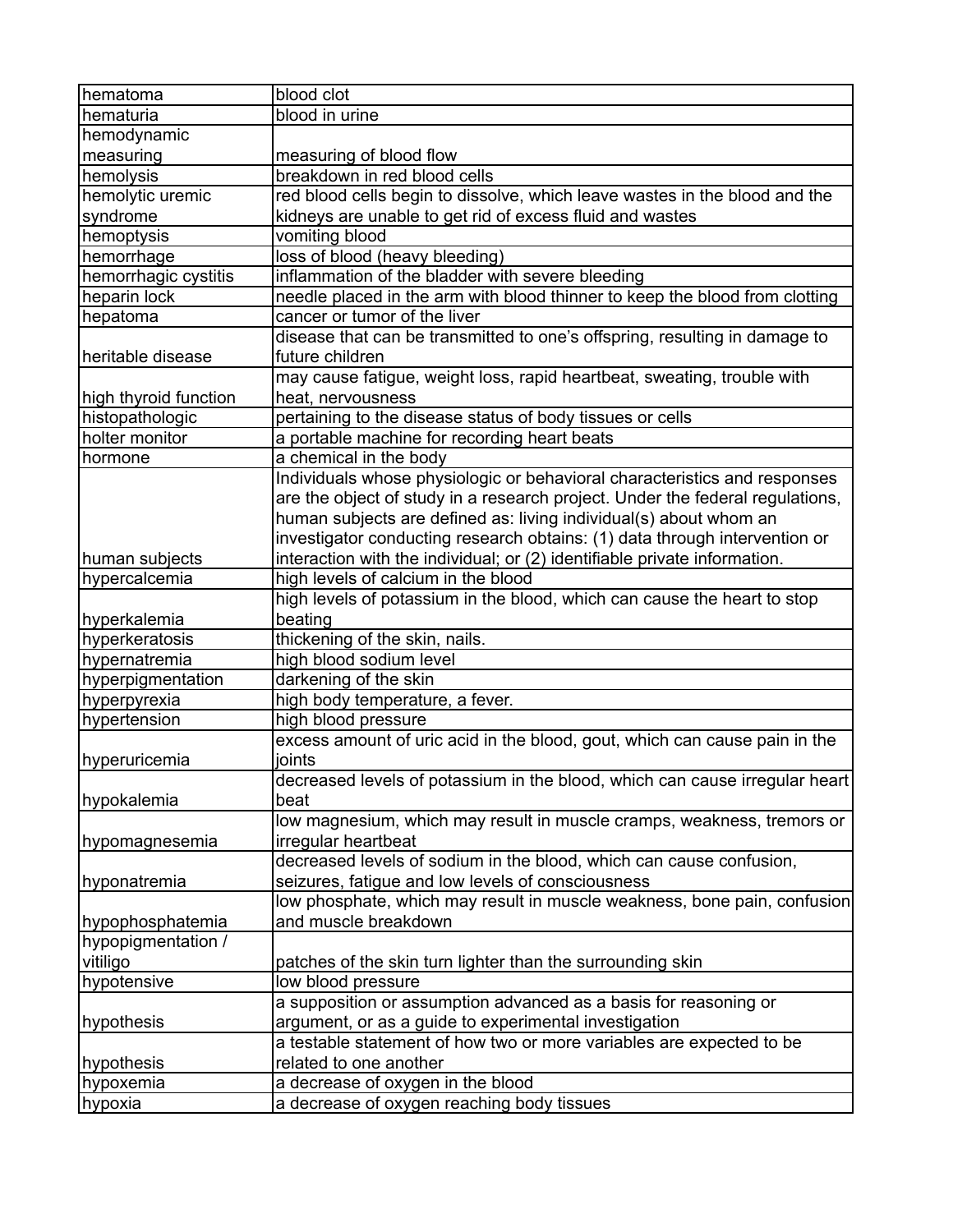|                                    | surgical removal of the uterus, ovaries (female sex glands), or both uterus                                   |
|------------------------------------|---------------------------------------------------------------------------------------------------------------|
| hysterectomy                       | and ovaries                                                                                                   |
| iatrogenic                         | caused by a physician or by treatment                                                                         |
| idiopathic                         | of unknown cause                                                                                              |
| immunity                           | defense against, protection from                                                                              |
| immunization                       | administration of a substance to prevent disease                                                              |
| immunoglobin                       | a protein that makes antibodies                                                                               |
| immunological effects              | effect on the immune system                                                                                   |
|                                    | drug which works against the body's immune (protective) response, often                                       |
|                                    | used in transplantation and diseases caused by immune system                                                  |
| immunosuppressive                  | malfunction                                                                                                   |
|                                    | giving of drugs to help the body's immune (protective) system; usually used                                   |
| immunotherapy                      | to destroy cancer cells                                                                                       |
|                                    | refers to a person's mental status and means inability to understand                                          |
|                                    | information presented, to appreciate the consequences of acting (or not                                       |
| incapacity                         | acting) on that information, and to make a choice                                                             |
| inclusion/exclusion                | the medical or social standards determining whether a person may or may                                       |
| criteria                           | not be allowed to enter a clinical trial                                                                      |
| incompetence                       | used as a legal term to indicate the inability to manage one's own affairs                                    |
| induction                          | start                                                                                                         |
| induration                         | hardening                                                                                                     |
| indwelling                         |                                                                                                               |
| infarct                            | remaining in a given location, such as a catheter<br>death of tissue due to lack of blood supply              |
|                                    |                                                                                                               |
| infectious disease<br>inflammation | disease that is transmitted from one person to the next                                                       |
|                                    | swollen, red, and painful<br>the process of learning the key facts about a clinical trial before deciding     |
|                                    |                                                                                                               |
| informed consent                   | whether or not to participate<br>slow injection of a substance into the body, usually into the blood by means |
|                                    |                                                                                                               |
| infusion                           | of a catheter                                                                                                 |
| ingestion<br>insomnia              | eating; taking by mouth                                                                                       |
|                                    | inability to sleep<br>confined, either voluntarily or involuntarily (e.g., a hospital, prison, or             |
| institutionalized                  | nursing home)                                                                                                 |
|                                    |                                                                                                               |
| interferon                         | drug which acts against viruses; antiviral agent                                                              |
|                                    | occurring (regularly or irregularly) between two time points; repeatedly                                      |
| intermittent                       | stopping, then starting again                                                                                 |
| interstitial pneumonitis,          | inflammation of the lungs, which can cause shortness of breath and                                            |
| pneumonitis                        | difficulty breathing<br>includes both physical procedures by which data are gathered and                      |
|                                    |                                                                                                               |
|                                    | manipulations of the participant or the participant's environment that are                                    |
| intervention                       | performed for research purposes                                                                               |
| intracatheter                      | small tube in a vein                                                                                          |
| intramuscular                      | into the muscle; within the muscle                                                                            |
| intraperitoneal                    | into the abdominal cavity                                                                                     |
| intrathecal                        | into the spinal fluid                                                                                         |
| intravenous (IV)                   | through the vein                                                                                              |
| intravesical                       | in the bladder                                                                                                |
| intubate                           | the placement of a tube into the airway                                                                       |
| invasive procedure                 | puncturing, opening, or cutting the skin                                                                      |
|                                    | a treatment method which has not been proven to be beneficial or has not                                      |
| investigational method             | been accepted as standard care                                                                                |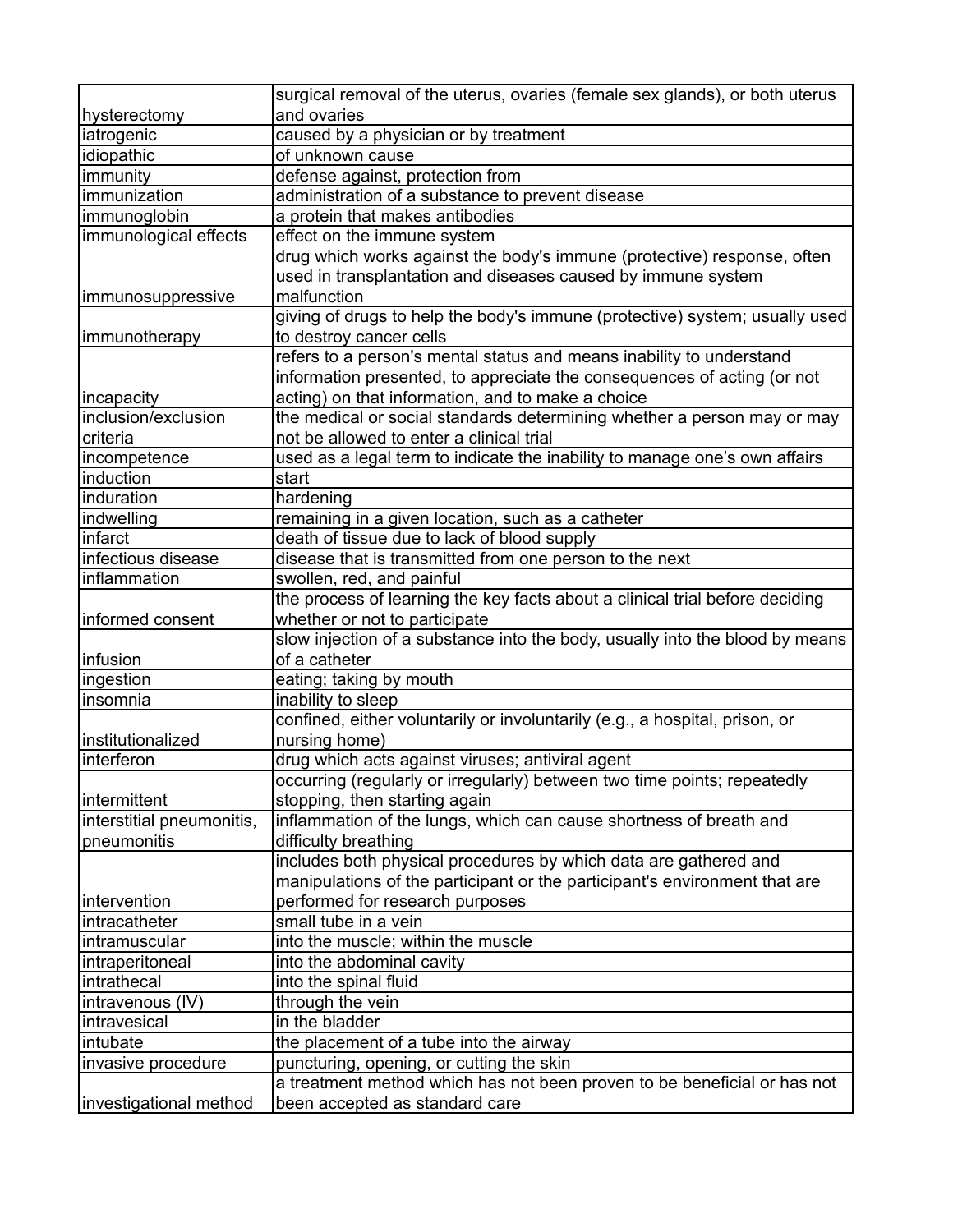|                           | the individual(s) designated to have the appropriate level of authority and      |
|---------------------------|----------------------------------------------------------------------------------|
| investigator              | responsibility to direct the research project and/or activity                    |
| irradiation               | x-ray                                                                            |
| ischemia                  | decreased oxygen in a tissue (usually because of decreased blood flow)           |
| jaundice                  | yellowing of the skin                                                            |
|                           | Surgical procedure in which an incision is made in the abdominal wall to         |
| laparotomy                | enable a doctor to look at the organs inside.                                    |
| <b>Legally Authorized</b> | a person authorized either by statute or by court appointment to make            |
| Representative (LAR)      | decisions on behalf of another person                                            |
| lesion                    | wound or injury; a diseased patch of skin                                        |
| lethargy                  | sleepiness, tiredness                                                            |
| leukopenia                | low white blood cell count                                                       |
| lipid                     | fat                                                                              |
|                           | creation of insensitivity to pain in a small, local area of the body, usually by |
| local anesthesia          | injection of numbing drugs                                                       |
| localized                 | restricted to one area, limited to one area                                      |
|                           | a study in which data are collected from the same sample at least two            |
| longitudinal study        | different times                                                                  |
| low blood sugar /         | abnormal decrease in sugar in the blood, which can cause weakness,               |
| hypoglycemia              | fatigue, and if severe, can cause loss of consciousness                          |
|                           | may cause fatigue, weight gain, fluid retention, feeling cold, decreased         |
| low thyroid function      | cognitive function                                                               |
| low white cell count      | increased risk of infection                                                      |
| lumen                     | the cavity of an organ or tube (e.g., blood vessel)                              |
|                           | an x-ray of the lymph nodes or tissues after injecting dye into lymph vessels    |
| llymphangiography         | (e.g., in feet)                                                                  |
|                           | a type of white blood cell important in immunity (protection) against            |
| lymphocyte                | infection                                                                        |
| lymphoma                  | a cancer of the lymph nodes (or tissues)                                         |
| malaise                   | a vague feeling of bodily discomfort, feeling badly                              |
| malfunction               | condition in which something is not functioning properly                         |
|                           | cancer or other progressively enlarging and spreading tumor, usually fatal if    |
| malignancy                | not successfully treated                                                         |
|                           | someone who has not reached adulthood (as defined by state law) but who          |
|                           | may be treated as an adult for certain purposes (e.g. consenting to medical      |
| mature minor              | care)                                                                            |
| medullablastoma           | a type of brain tumor                                                            |
| megaloblastosis           | change in red blood cells                                                        |
| metabolic acidosis        | the body becomes more acid                                                       |
| metabolism                | chemical changes which provide energy                                            |
| metabolize                | process of breaking down substances in the cells to obtain energy                |
| metastasis                | spread of cancer cells from one part of the body to another                      |
|                           | drug used to treat infections caused by parasites (invading organisms that       |
|                           | take up living in the body) or other causes of anaerobic infection (not          |
| metronidazole             | requiring oxygen to survive) mi myocardial infarction, heart attack              |
| minimal                   | slight                                                                           |
|                           | a risk is minimal where the probability and magnitude of harm or discomfort      |
|                           | anticipated in the proposed research are not greater, in and of themselves,      |
|                           | than those ordinarily encountered in daily life or during the performance of     |
| minimal risk              | routine physical or psychological examinations or tests                          |
|                           | a risk is moderate when it includes non-public behavior or data and/or           |
| moderate risk             | allows for connection of the response to the individual's identity               |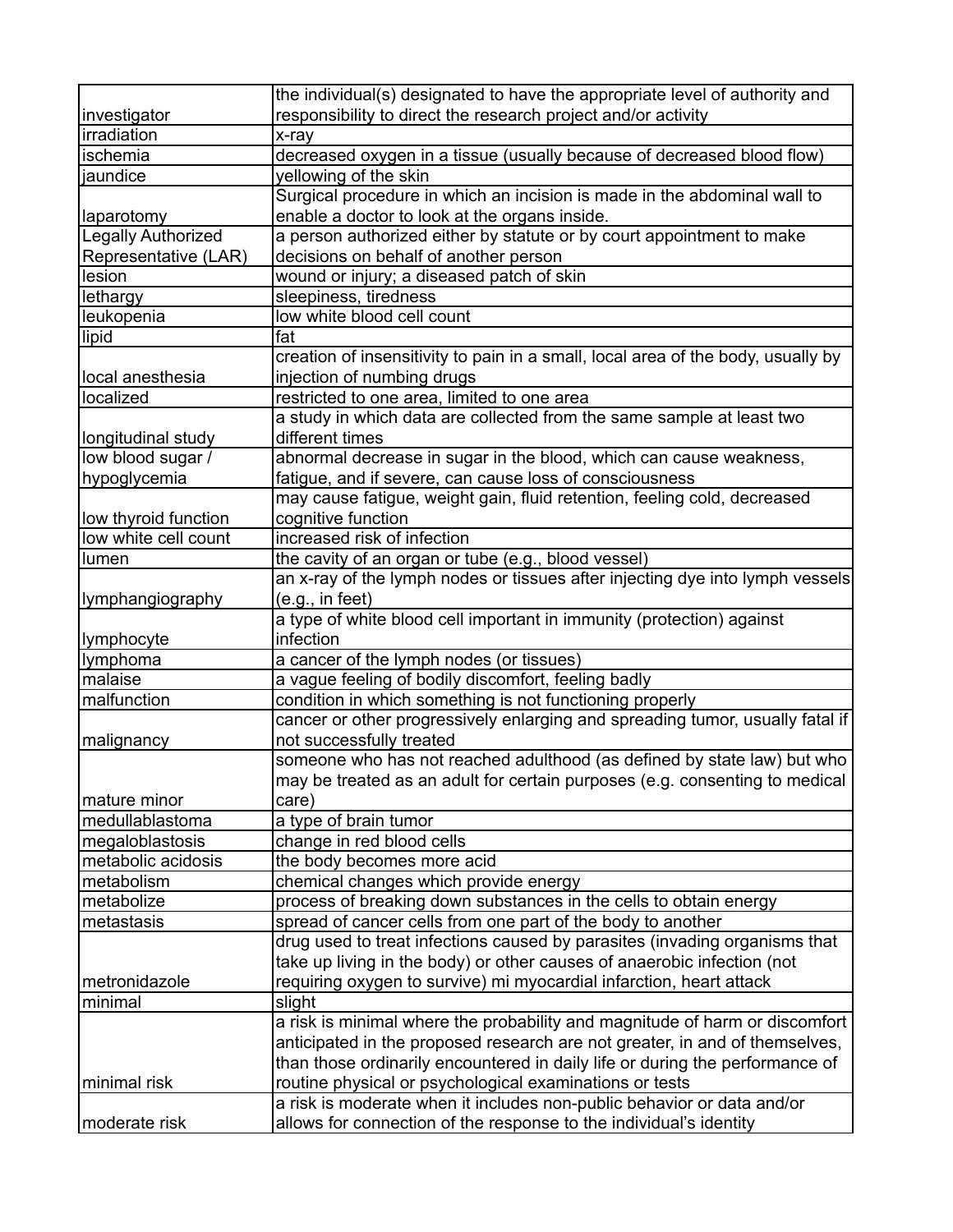| monitor                  | check on; keep track of; watch carefully                                        |
|--------------------------|---------------------------------------------------------------------------------|
|                          | the collection and analysis of data as the project progresses to assure the     |
| monitoring               | appropriateness of the research, its design and participant protections         |
| morbidity                | undesired result or complication                                                |
| mortality                | death                                                                           |
| motility                 | the ability to move                                                             |
| mucosa, mucous           |                                                                                 |
| membrane                 | moist lining of digestive, respiratory, reproductive, and urinary tracts        |
|                          | sores in the mouth and esophagus, which may be painful and cause                |
| mucositis/stomatitis     | difficulty swallowing                                                           |
| myalgia                  | muscle aches                                                                    |
| myocardial               | pertaining to the heart muscle                                                  |
| myocardial infarction    | heart attack                                                                    |
|                          | tube placed in the nose, reaching to the stomach                                |
| nasogastric tube         | nci the national cancer institute                                               |
| nausea                   | feeling sick to the stomach                                                     |
| necrosis                 | death of tissue                                                                 |
|                          | tumor, may be benign or malignant                                               |
| neoplasia/neoplasm       |                                                                                 |
| neuroblastoma            | a cancer of nerve tissue                                                        |
|                          | a neurologic deficit is a decrease in the function of the brain, spinal cord,   |
| neurologic deficits      | muscles, and/or nerves                                                          |
| neurological             | pertaining to the nervous system                                                |
| neuropathy               | damage to the nerves which can cause numbness, pain, and weakness               |
|                          | condition in which the number of white bloods cells called neutrophils is       |
| neutropenia              | abnormally low                                                                  |
| noninvasive              | not breaking, cutting, or entering the skin                                     |
| nosocomial               | acquired in the hospital                                                        |
|                          | the proposition, to be tested statistically, that the experimental intervention |
|                          | has "no effect," meaning that the treatment and control groups will not differ  |
| null hypothesis          | as a result of the intervention                                                 |
| occlusion                | closing; blockage; obstruction                                                  |
| off-label use            | a drug prescribed for conditions other than those approved by the fda.          |
| oncology                 | the study of tumors or cancer                                                   |
|                          | an experimental design in which both the investigator(s) and the                |
| open design              | participants know the treatment group(s) to which participants are assigned     |
| open-ended questions     | survey questions that allow respondents to answer in their own words            |
|                          | a clinical trial in which doctors and participants know which drug or vaccine   |
| open-label trial         | is being administered                                                           |
| ophthalmic               | pertaining to the eye                                                           |
|                          | an infection caused by an organism that usually does not cause illness, but     |
|                          | causes disease when a person's immune response (resistance) to infection        |
| opportunistic infections | is impaired                                                                     |
| oral administration      | by mouth                                                                        |
|                          | an FDA category that refers to medications used to treat diseases and           |
| orphan drugs             | conditions that occur rarely                                                    |
| orthopedic               | pertaining to the bones                                                         |
| ostealgia                | bone pain                                                                       |
| osteopetrosis            | rare bone disorder characterized by dense bone                                  |
| osteoporosis             | softening of the bones                                                          |
| ovaries                  | female sex glands                                                               |
| palpitation              | rapid heart beat parameter measure                                              |
|                          |                                                                                 |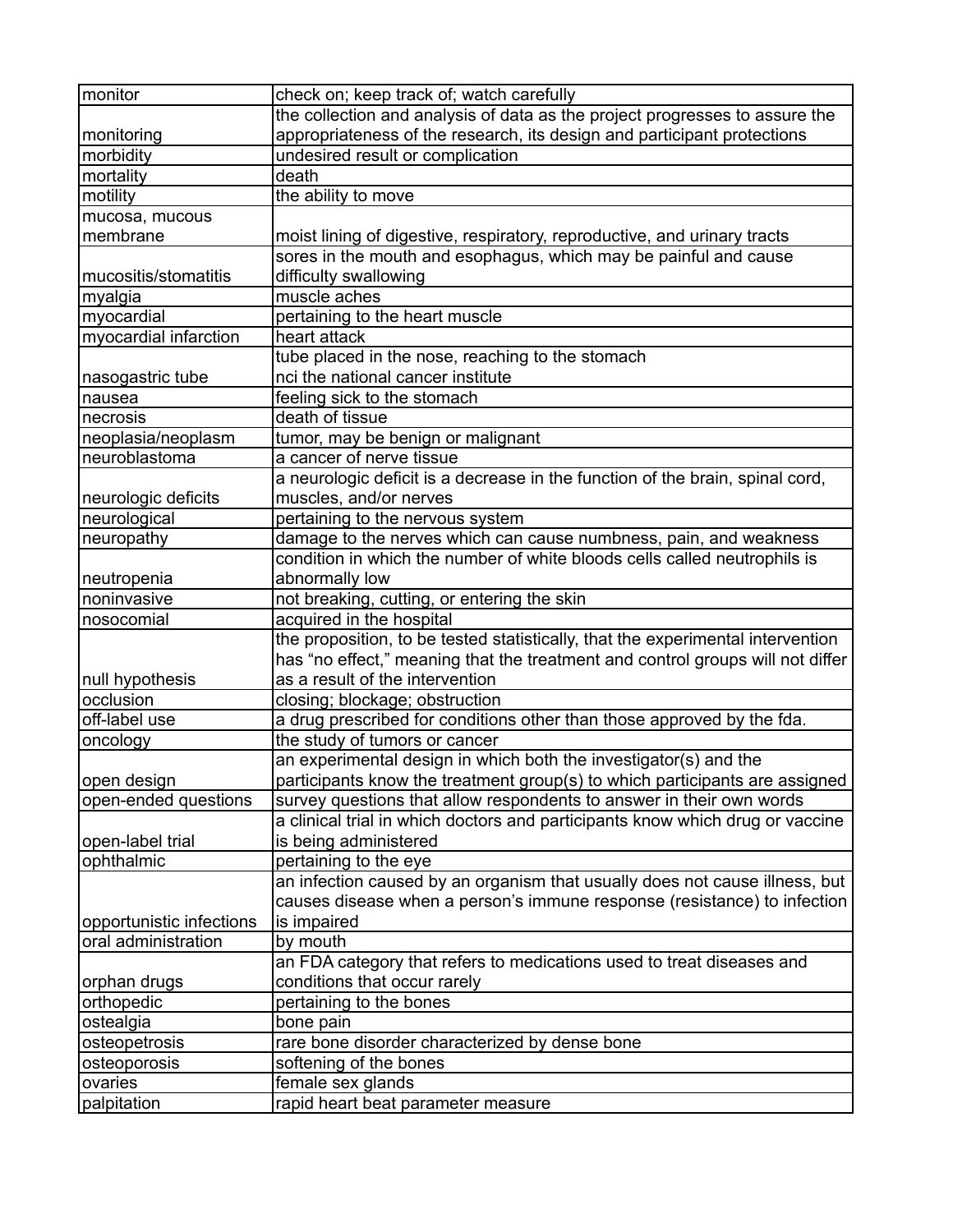| pancreatitis /      |                                                                               |
|---------------------|-------------------------------------------------------------------------------|
| inflammation of the |                                                                               |
| pancreas            | inflammation of the pancreas causing pain in the upper abdomen                |
| pancytopenia        | abnormal decrease in the levels of all type of blood cells                    |
| parenteral          | given by injection                                                            |
|                     | individuals whose physiological or behavioral characteristics and responses   |
| participant         | are the object of study in a research project                                 |
| patency             | condition of being open                                                       |
|                     | making decisions for others against or apart from their wishes with the       |
| paternalism         | intent of doing them good                                                     |
| pathogenesis        | development of a disease or unhealthy condition                               |
| peer review         | review of a clinical trial by experts chosen by the study sponsor             |
| percutaneous        | through the skin                                                              |
| peripheral          | not central                                                                   |
| peripheral blood    | vein blood                                                                    |
| pharmacokinetics    | the study of the way the body absorbs, distributes, and gets rid of a drug    |
| phenotype           | the physical manifestation of a gene function                                 |
| phlebitis           | irritation or inflammation of the vein                                        |
| placebo             | an inactive substance; a pill/liquid that contains no medicine                |
|                     | a physical or emotional change, occurring after a substance is taken or       |
| placebo effect      | administered, that is not the result of any special property of the substance |
| placenta            | afterbirth                                                                    |
| plasma              | fluid found in the blood                                                      |
| platelet            | part of blood that causes clots                                               |
|                     | collection of fluid around the lungs in the chest cavity, which can cause     |
| pleural effusion    | shortness of breath and may require treatment                                 |
|                     | the entire group (or set or type) of people from which a researcher samples,  |
| population          | and to which she or he would ideally like to generalize                       |
| potential           | possible                                                                      |
|                     | increase or multiply the effect of a drug or toxin (poison) by giving another |
| potentiate          | drug or toxin at the same time (sometimes an unintentional result)            |
| potentiator         | an agent that helps another agent work better                                 |
|                     | refers to the testing of experimental drugs in the test tube or in animals -  |
| preclinical         | the testing that occurs before trials in humans may be carried out            |
| prenatal            | before birth                                                                  |
|                     | refers to trials to find better ways to prevent disease in people who have    |
| prevention trials   | never had the disease or to prevent a disease from returning                  |
|                     | a person's capacity to control the extent, timing, and circumstances of       |
| privacy             | shared oneself (physically, behaviorally, or intellectually) with others      |
|                     | includes information about behavior that occurs in a context in which an      |
|                     | individual can reasonably expect that no observation or recording is taking   |
|                     | place, and information which has been provided for specific purposes by an    |
|                     | individual and which the individual can reasonably expect will not be made    |
| private information | public                                                                        |
|                     |                                                                               |
|                     | a subset of the population chosen in such a way that every member of the      |
| probability sample  | population has a known (nonzero) chance of being selected into the sample     |
| prognosis           | outlook, probable outcomes                                                    |
| prone               | lying on the stomach                                                          |
| prophylaxis         | use of drugs to prevent disease                                               |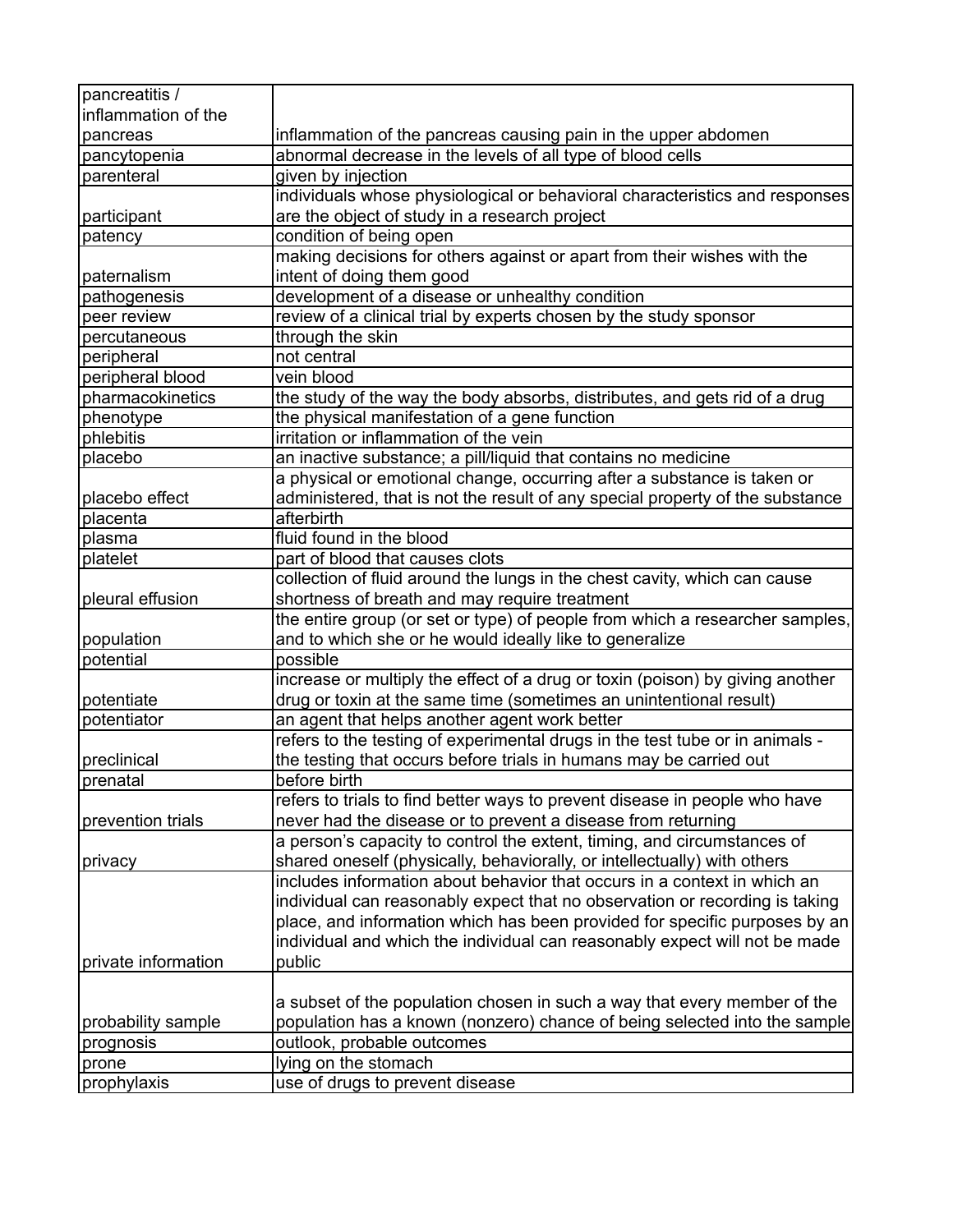|                        | studies designed to observe outcomes or events that occur after the group<br>of participants has been identified. prospective studies do not have to |
|------------------------|------------------------------------------------------------------------------------------------------------------------------------------------------|
|                        | involve manipulation or intervention but may be purely observational or                                                                              |
| prospective studies    | involve only the collection of data instead.                                                                                                         |
| prosthesis             | artificial part, most often limbs, such as arms or legs                                                                                              |
|                        | name, address, elements of dates related to an individual (e.g., birthdate),                                                                         |
|                        |                                                                                                                                                      |
|                        | email address, numbers; telephone, fax, social security, medical record,                                                                             |
|                        | health beneficiary/health insurance, certificate or license numbers, vehicle,                                                                        |
|                        | account numbers, characteristics, or codes (e.g., global positioning system                                                                          |
|                        | (gps) readings), web urls, internet protocol (io) addresses, biometric                                                                               |
| protected health       | identifiers (e.g. voice, fingerprints), full face photographs or comparable                                                                          |
| information            | images                                                                                                                                               |
| proteinuria            | excess protein in the urine                                                                                                                          |
| protocol               | a study plan on which all clinical trials are based                                                                                                  |
| proximal               | closer to the center of the body, away from the end                                                                                                  |
| pruritis               | itchy skin                                                                                                                                           |
| psychosis              | nervous breakdown                                                                                                                                    |
| pulmonary              | pertaining to the lungs                                                                                                                              |
|                        | a blood clot that causes a sudden blockage in a lung artery, usually due to                                                                          |
| pulmonary embolism     | a blood clot that traveled to the lung from the leg                                                                                                  |
|                        | tissue in the lungs becomes stiff making breathing difficult, resulting in                                                                           |
| pulmonary fibrosis     | shortness of breath, and if severe, can cause heart failure                                                                                          |
|                        | abnormally high blood pressure in the blood vessels in the lungs, which                                                                              |
| pulmonary hypertension | makes it harder to pump blood into the lungs                                                                                                         |
|                        | an experimental design that is missing one or more aspects of the (classic)                                                                          |
| quasi-experiment       | controlled experiment.                                                                                                                               |
| radiation therapy      | x-ray or cobalt treatment                                                                                                                            |
| random                 | by chance (like the flip of a coin)                                                                                                                  |
|                        | a method based on chance by which study participants are assigned to a                                                                               |
| randomization          | treatment group                                                                                                                                      |
|                        | an autoimmune disorder causing blood vessels to spasm when exposed to                                                                                |
| Raynaud's Syndrome     | cold                                                                                                                                                 |
| recombinant            | formation of new combinations of genes                                                                                                               |
| reconstitution         | putting back together the original parts or elements                                                                                                 |
|                        | the period during which a trial is attempting to identify and enroll                                                                                 |
| recruiting             | participants                                                                                                                                         |
| recruitment status     | indicates the current stage of a trial                                                                                                               |
| recur                  | happen again                                                                                                                                         |
| refractory             | not responding to treatment                                                                                                                          |
| regeneration           | re-growth of a structure or of lost tissue                                                                                                           |
| regimen                | pattern of giving treatment                                                                                                                          |
| relapse                | the return of a disease                                                                                                                              |
| reliability            | the degree to which a measure yields consistent results                                                                                              |
| remission              | disappearance of evidence of cancer or other disease                                                                                                 |
|                        | payment for participation in research; this is different from compensation,                                                                          |
| remuneration           | which typically refers to payment for research-related injuries                                                                                      |
| renal                  | pertaining to the kidneys                                                                                                                            |
| replicable             | possible to duplicate                                                                                                                                |
|                        | a sample in which the participants closely match the characteristics of the                                                                          |
|                        | population, and thus, all segments of the population are represented in the                                                                          |
| representative sample  | sample                                                                                                                                               |
|                        |                                                                                                                                                      |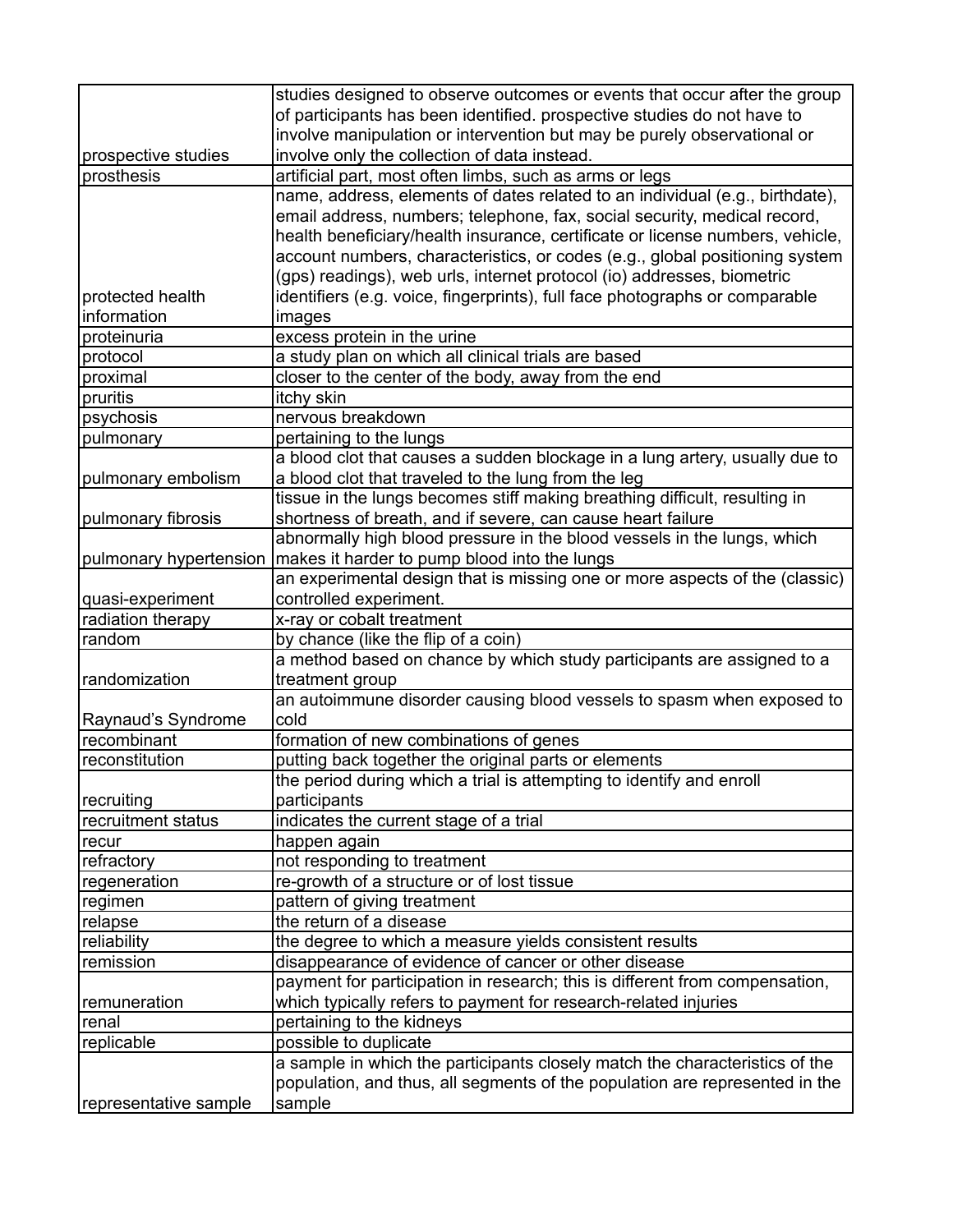|                          | a systematic investigation (i.e., the gathering and analysis of information)    |
|--------------------------|---------------------------------------------------------------------------------|
| research                 | designed to develop or contribute to generalizable knowledge                    |
| resect                   | remove or cut out surgically                                                    |
|                          | difficulty breathing with low levels of oxygen in the blood, which could be     |
|                          | serious and life threatening and require you to have a tube inserted into       |
| respiratory failure      | your windpipe that is hooked up to a machine to help you breathe                |
|                          | research participants, who fill out a survey, are interviewed, participate in   |
|                          | an experiment, are observed in a naturalistic setting, or who are otherwise     |
| respondents              | studied                                                                         |
| rhabdomyolysis           | rhabdomyolysis is a breakdown of muscle fibers.                                 |
| rigors                   | chills and shivering                                                            |
| saline                   | salt water solution                                                             |
| sample                   | a subset of a given population used for research purposes                       |
| sarcoma                  | a type of cancer                                                                |
| screening                | examination, test                                                               |
| secretion                | release                                                                         |
| sedative                 | a drug to calm or make less anxious                                             |
| seizures                 | convulsions                                                                     |
| seminoma                 | a type of testicular cancer (found in the male sex glands)                      |
| sequentially             | in a row, in order                                                              |
| side effects             | any undesired actions or effects of a drug or treatment                         |
| simultaneous             | at the same time                                                                |
|                          | typically, a study design in which the investigator, but not the participant,   |
|                          | knows the identity of the treatment assignment. occasionally the participant,   |
|                          | but not the investigator, knows the assignment. also known as single-           |
| single-blind design      | masked design                                                                   |
|                          | a non-probability sample that is created by using members of the group of       |
|                          | interest to identify other members of the group (for example, asking a          |
|                          | participant at the end of an interview for suggestions about who else to        |
| snowball sample          | interview)                                                                      |
|                          | systematic manipulation of, or experimentation in, social or economic           |
| social experimentation   | systems; used in planning public policy                                         |
| somnolence               | sleepiness                                                                      |
|                          | a sample, as of human tissue, blood or urine, used for diagnostic or            |
| specimen                 | pathological analyses                                                           |
|                          | an instrument to measure the amount of air taken into and exhaled from the      |
| spirometer               | lungs                                                                           |
| staging                  | an evaluation of the extent of the disease                                      |
|                          | a treatment plan that the majority of the medical community would accept        |
| standard of care         | as appropriate                                                                  |
|                          | a treatment currently in wide use and approved by the FDA, considered to        |
| standard treatment       | be effective in the treatment of a specific disease or condition                |
|                          | the probability that an event or difference occurred by chance alone. In        |
|                          | clinical trials, the level of statistical significance depends on the number of |
|                          | participants studied and the observations made, as well as the magnitude        |
| statistical significance | of differences observed                                                         |
| stenosis                 | narrowing of a duct, tube, or one of the blood vessels in the heart             |
| Stevens-Johnson          | skin condition that causes painful blisters and sores of the skin and mucous    |
| syndrome                 | membranes, especially in the mouth                                              |
| stimuli                  | something which causes a change                                                 |
| stomatitis               | mouth sores, inflammation of the mouth                                          |
| stratify                 | arrange in groups for analysis of results (e.g., stratify by age, sex, etc.)    |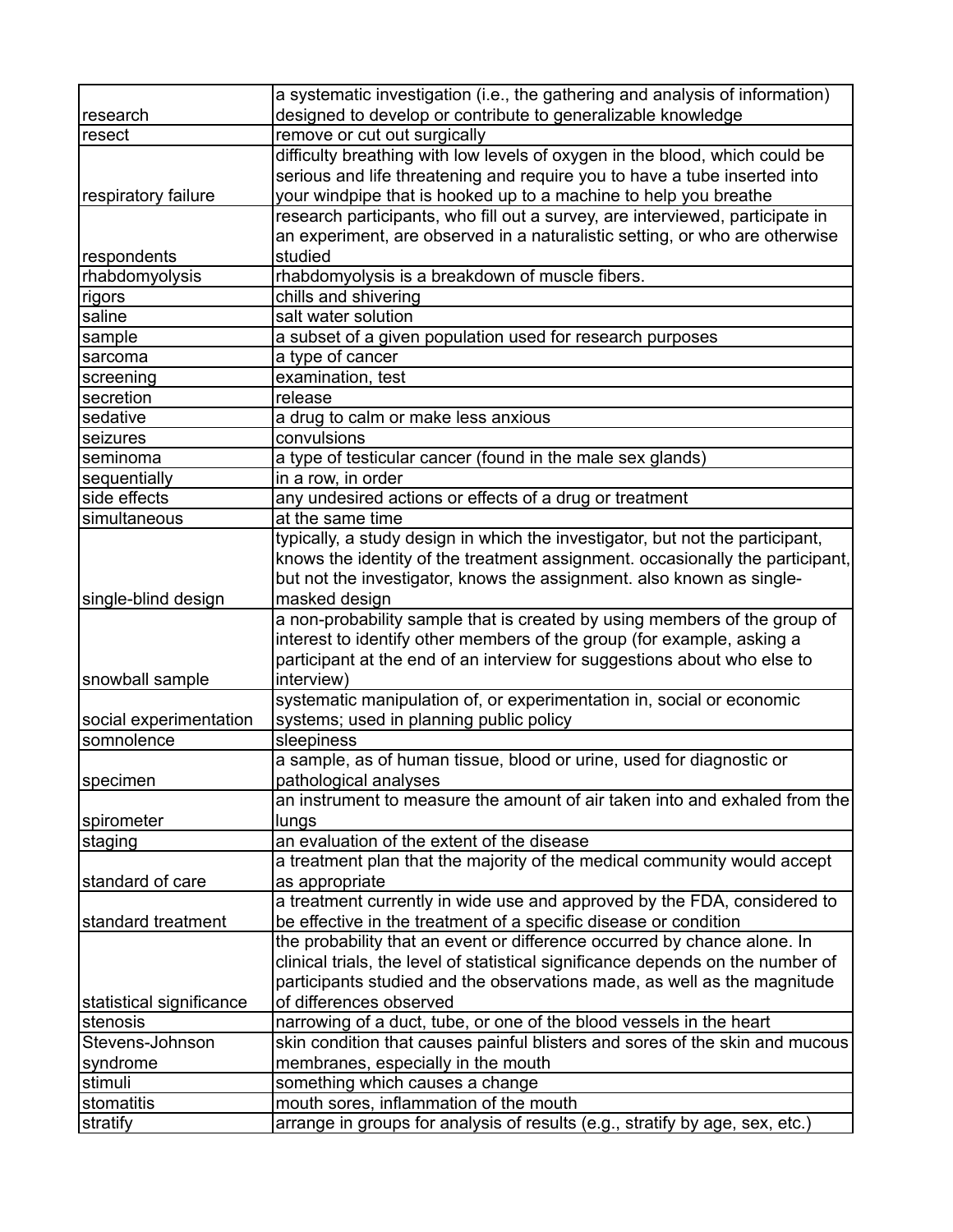|                                | a data collection method in which an interviewer reads a standardized            |
|--------------------------------|----------------------------------------------------------------------------------|
| structured interview           | interview schedule to the respondent and records the answers                     |
|                                | a primary or secondary outcome used to judge the effectiveness of a              |
| study endpoint                 | treatment                                                                        |
|                                | stunned state in which it is difficult to get a response or the attention of the |
| stupor                         | subject                                                                          |
| subclavian                     | under the collarbone                                                             |
| subcutaneous                   | under the skin                                                                   |
| supine                         | lying on the back                                                                |
| supine position                | lying on the back                                                                |
| supplement                     | add                                                                              |
|                                | general medical care aimed at symptoms, not intended to improve or cure          |
| supportive care                | underlying disease                                                               |
|                                | a study in which the same data are collected from all members of the             |
|                                | sample using a highly structured questionnaire and analyzed using                |
| survey                         | statistical tests                                                                |
| syndrome                       | a condition characterized by a set of symptoms                                   |
|                                | top number in blood pressure; pressure during active contraction of the          |
| systolic                       | heart                                                                            |
| T-lymphocytes                  | type of white blood cells                                                        |
| tachycardia                    | fast heart rate                                                                  |
|                                | capable of causing malformations in a fetus (developing baby still inside the    |
| teratogenic                    | mother's body)                                                                   |
| testes/testicles               | male sex glands                                                                  |
|                                | a general explanation about a specific behavior or set of events that is         |
|                                | based on known principles and serves to organize related events in a             |
|                                |                                                                                  |
| theory                         | meaningful way                                                                   |
| therapy                        | treatment intended and expected to alleviate a disease or disorder               |
|                                | Low number of platelets, which may cause bleeding and bruising. May              |
| thrombocytopenia<br>thrombosis | require a blood transfusion. Bleeding may be serious or life threatening.        |
|                                | clotting                                                                         |
| thrombus                       | blood clot                                                                       |
| tinnitus                       | ringing in the ears                                                              |
|                                | a method for deciding on the strength of a drug or solution; gradually           |
| titration                      | increasing the dose                                                              |
| topical                        | on the surface                                                                   |
|                                | applied to a certain area of the skin and reducing pain only in the area to      |
| topical anesthetic             | which applied                                                                    |
| toxicity                       | side effects or undesirable effects of a drug or treatment                       |
| transdermal                    | through the skin                                                                 |
| transiently                    | temporarily                                                                      |
| trauma                         | injury; wound                                                                    |
|                                | refers to trials which test new treatments, new combinations of drugs, or        |
| treatment trials               | new approaches to surgery or radiation therapy                                   |
|                                | an unanticipated problem involving risk to human participants or others, is      |
|                                | one that (1) was unforeseen at the time of its occurrence, and (2) indicates     |
| <b>Unanticipated Problem</b>   | that participants or others are at an increased risk of harm                     |
| uptake                         | absorbing and taking in of a substance by living tissue                          |
| urticaria                      | hives                                                                            |
| validity                       | the degree to which a measure assesses what we think it is assessing             |
| valvuloplasty                  | plastic repair of a valve, especially a heart valve                              |
|                                |                                                                                  |